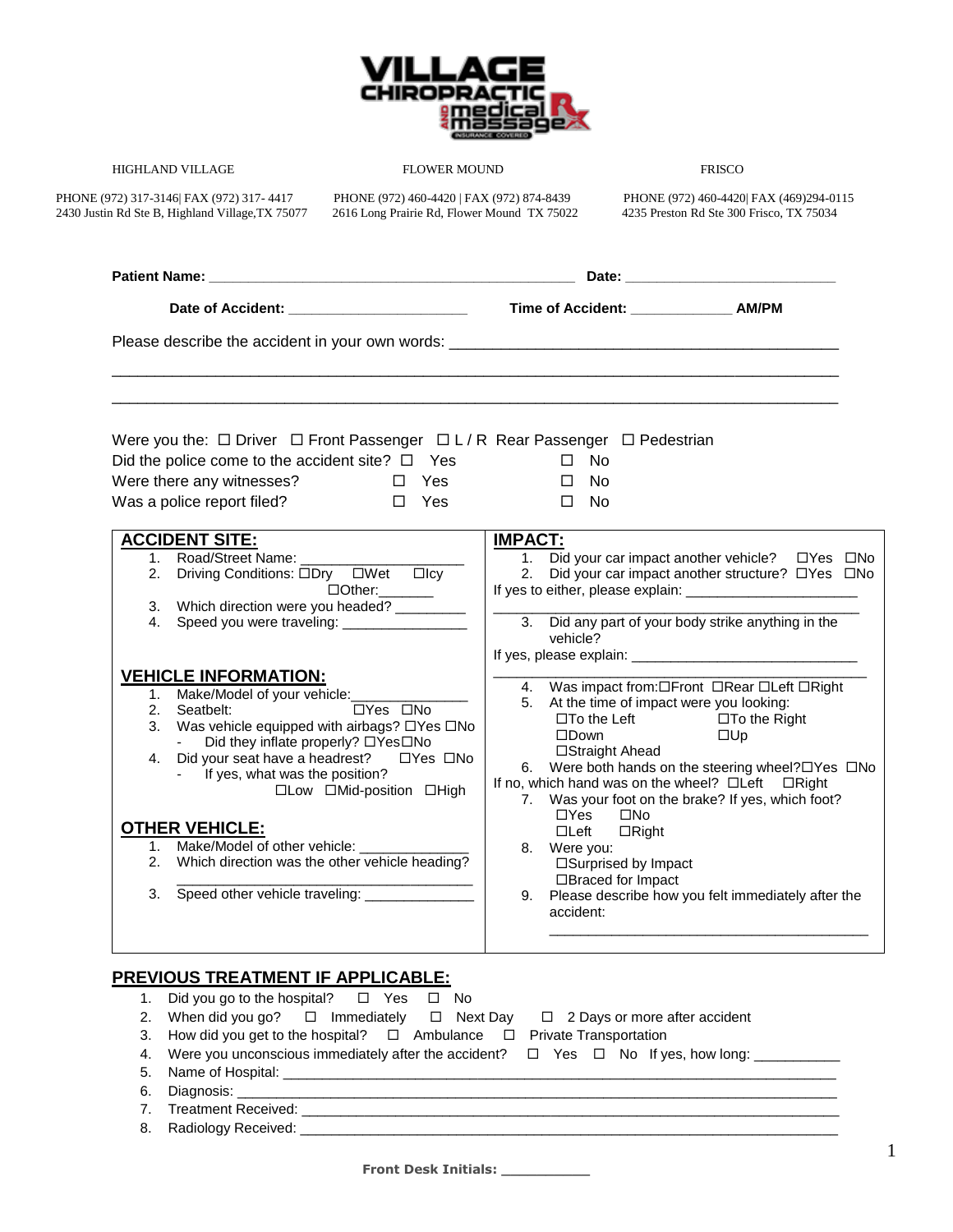## **MVA Insurance Information**

PIP (your personal auto insurance)

| Claim Number: University of the University of the University of the University of the University of the University of the University of the University of the University of the University of the University of the University |
|--------------------------------------------------------------------------------------------------------------------------------------------------------------------------------------------------------------------------------|

Liability (the auto insurance of the person who hit you)

| Claim Number: <b>Example 2018</b> |
|-----------------------------------|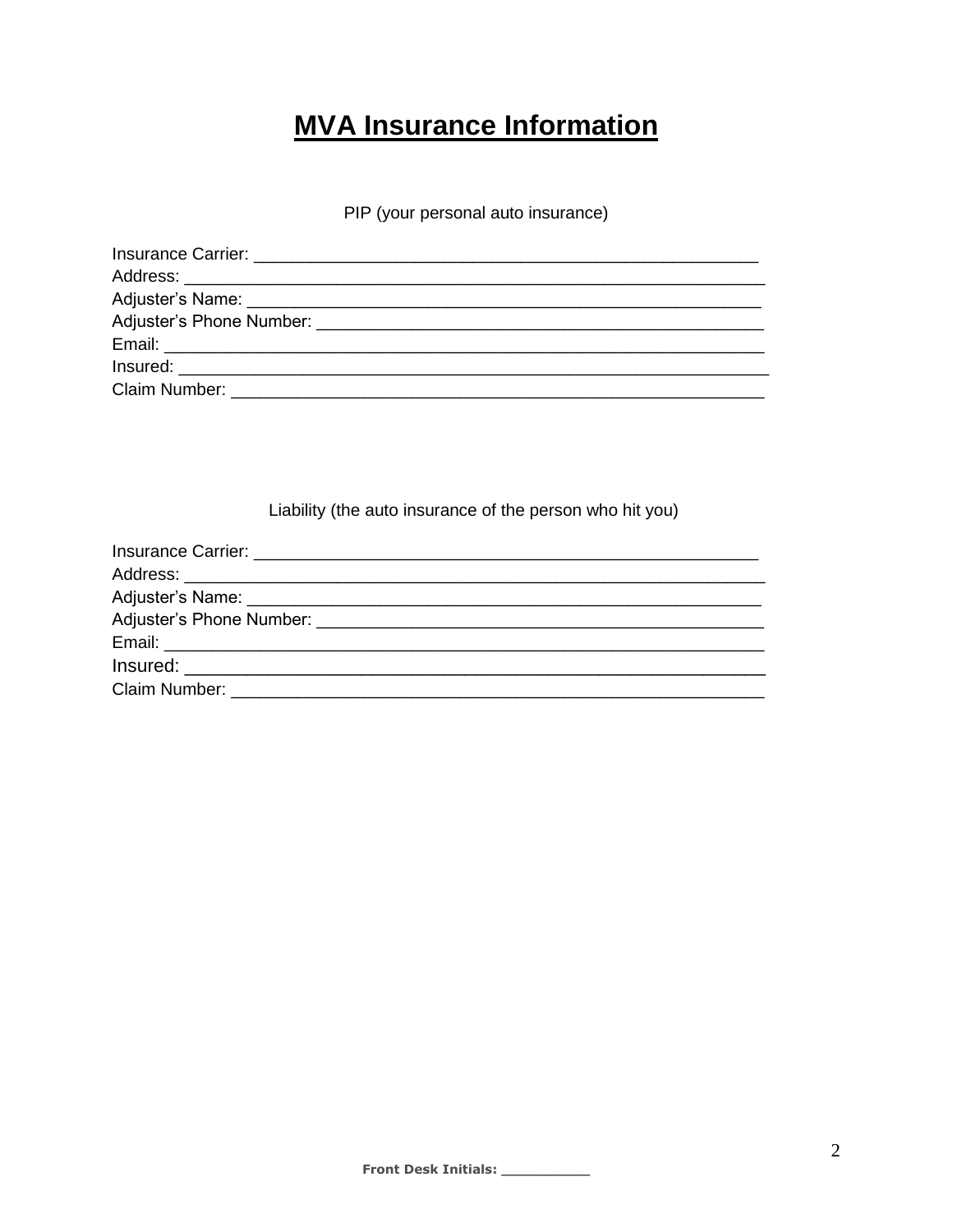1. What are your current complaints: (Please Circle)



- 2. Describe your symptoms:
- $\square$  Sharp  $\square$  Prickling  $\square$  Shooting with Motion
- 
- $\Box$  Dull  $\Box$  Itchy  $\Box$  Stabbing with Motion
- $\Box$  Diffused  $\Box$  Numbness  $\Box$  Electric with Motion
	-
- $\Box$  Achy  $\Box$  Tingling
- $\square$  Burning  $\square$  Throbbing
- $\square$  Shooting  $\square$  Stabbing
- $\Box$  Stiffness  $\Box$  Sharp with Motion
- 3. How long has the pain been going on?

| <b>Office Use Only</b>                                                           |
|----------------------------------------------------------------------------------|
|                                                                                  |
|                                                                                  |
| <b>Treatment</b>                                                                 |
| $\Box$ TX1 – Acute/Symptomatic $\Box$ TX2 – Rehab/Repair                         |
| $\Box$ TX3 – Stability/Strength $\Box$ TX4 – Restorative/Extended                |
| <b>NOTES:</b>                                                                    |
|                                                                                  |
|                                                                                  |
|                                                                                  |
|                                                                                  |
|                                                                                  |
|                                                                                  |
|                                                                                  |
|                                                                                  |
| Frequency: X8 Weeks                                                              |
|                                                                                  |
| <b>Provider Signature:</b>                                                       |
| <b>Current Dx:</b> Current Dx: Current Dx: Current Dx: Current Dx: Current Date: |
|                                                                                  |

- 4. How often do you experience symptoms:
- $\Box$  Constant 76-100%
- □ Frequently 51-75%
- Occasionally 26-50%
- $\square$  Intermittently 0-25%
- 5. Are your symptoms getting:
- Worse
- $\Box$  Same
- $\square$  Better

6. The past **week** my pain has been a (0-10): \_\_\_\_\_\_\_

7. How did your problem begin?

8. Has your pain interfered with any of the following normal activities of daily living? (aggravating factors)

 $\overline{\phantom{a}}$ 

| $\Box$ Standing           | $\Box$ Sitting           |
|---------------------------|--------------------------|
| $\Box$ Activity           | $\Box$ Lifting           |
| $\Box$ Laying             | $\square$ Work           |
| $\Box$ Travel             | $\Box$ Driving           |
| $\Box$ Prolonged Standing | $\Box$ Stooping/Bending  |
| $\Box$ Exercise           | $\Box$ Golfing           |
| $\Box$ Movement           | $\Box$ Reaching Overhead |
| $\Box$ Running            | $\Box$ Stress            |
| $\Box$ Twisting           | $\Box$ Weather Changes   |
| $\Box$ Computer           | $\Box$ Working Out       |
| $\Box$ Walking            | $\Box$ OTHER:            |
|                           |                          |

9. What alleviates your symptoms: \_\_\_\_\_\_\_\_\_\_\_\_\_\_\_\_\_

| 10. Review of Systems - Mark all that apply |                         |
|---------------------------------------------|-------------------------|
| $\Box$ Fatigue                              | □ Weight Loss           |
| □ Weight Gain                               | □ Muscle Aches          |
| □ Seasonal Allergies                        | □ Headache              |
| □ Muscle Weakness                           | □ Neck Pain             |
| □ Upper Back Pain                           | □ Mid Back Pain         |
| □ Low Back Pain                             | $\Box$ Numbness         |
| $\Box$ Tingling                             | $\Box$ Abnormal Posture |
|                                             |                         |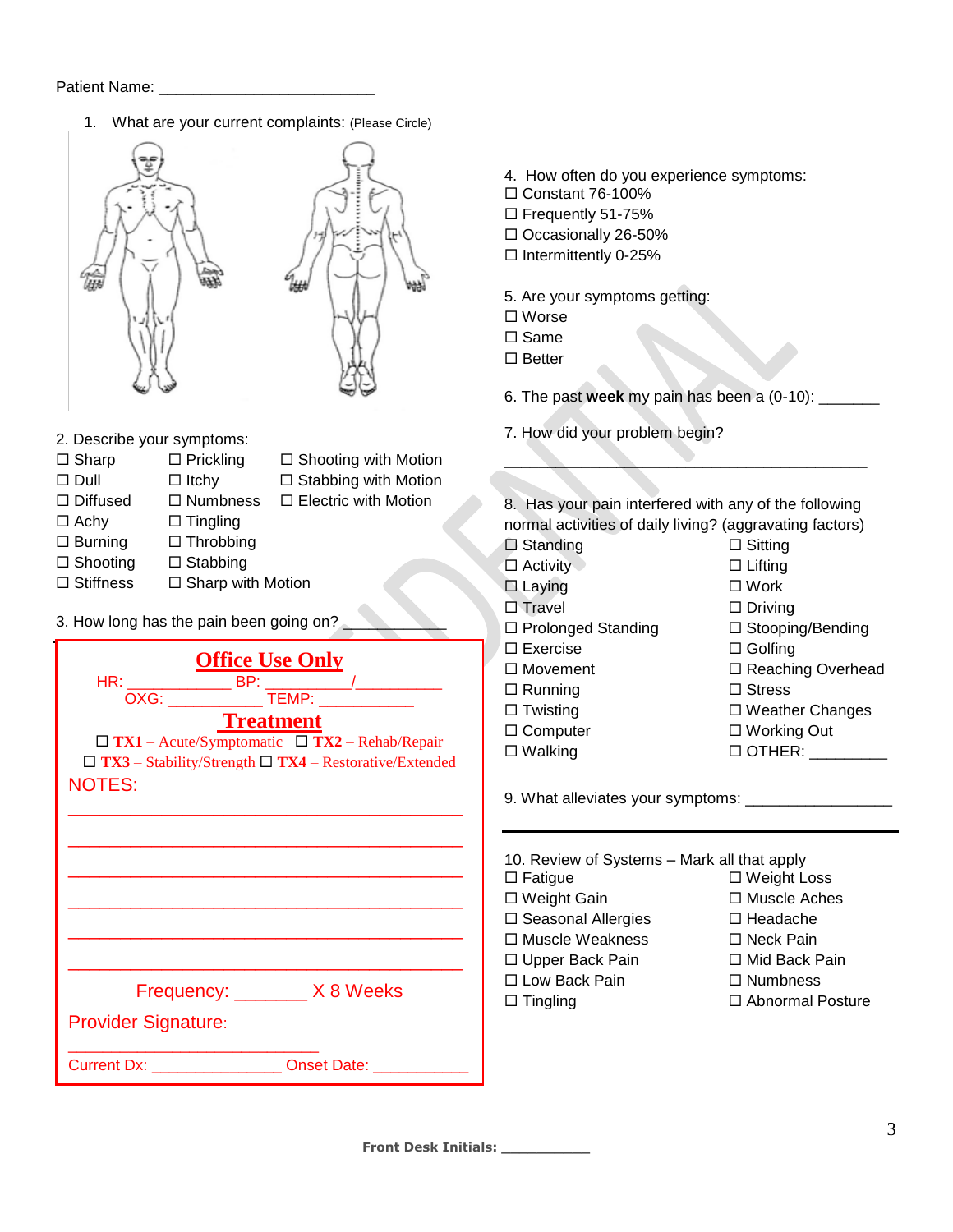| 11. How much has the problem interfered with your work?                                         |              |                                                   |                          |                |
|-------------------------------------------------------------------------------------------------|--------------|---------------------------------------------------|--------------------------|----------------|
| $\Box$ Not at all $\Box$ A little bit $\Box$ Moderately $\Box$ Quite a bit $\Box$ Extremely     |              |                                                   |                          |                |
| 12. How much has the problem interfered with your social activities?                            |              |                                                   |                          |                |
| $\Box$ Not at all $\Box$ A little bit $\Box$ Moderately $\Box$ Quite a bit $\Box$ Extremely     |              |                                                   |                          |                |
| 13. Who else have you seen for your problem?                                                    |              |                                                   |                          |                |
|                                                                                                 |              |                                                   |                          |                |
|                                                                                                 |              |                                                   |                          |                |
|                                                                                                 |              |                                                   |                          |                |
| 14. Do you consider this problem to be severe?                                                  |              | □ Yes by Pes, at times by Do No                   |                          |                |
| 15. Over the past two weeks, how often have you been bothered by any of the following problems? |              |                                                   |                          |                |
|                                                                                                 |              | Not at all Several Days   More than $\frac{1}{2}$ |                          | Nearly every   |
|                                                                                                 |              |                                                   | the days $ $             | day            |
| Little interest or pleasure in doing things                                                     | $\mathbf{0}$ |                                                   | $\sim$ 2 and 2           | 3              |
| Feeling down, depressed or hopeless                                                             | $\mathbf{0}$ | $1 \quad \blacksquare$                            | $\overline{\phantom{a}}$ | 3 <sup>1</sup> |
| 16. Females only: When was your last Menstrual period? _________________________                |              |                                                   |                          |                |
| 17. What is your: Height____________ Weight ______________ Date of Birth ____________           |              |                                                   |                          |                |
| Occupation<br>20. Have you had labs done recently (within last 6 months)? □ Yes                 |              |                                                   |                          |                |
|                                                                                                 |              |                                                   |                          | $\Box$ No      |

**22. For each of the conditions listed below, place a check in the "Past" column if you have had the condition in the past. If** 

|        |         |                            |        |        | you presently have a condition listed below, place a check in the " <mark>Present</mark> " column. |         |                       |                             |
|--------|---------|----------------------------|--------|--------|----------------------------------------------------------------------------------------------------|---------|-----------------------|-----------------------------|
| Past   | Present |                            | $\Box$ | $\Box$ | <b>Kidney Disorders</b>                                                                            | $\Box$  | $\Box$                | <b>Gastric reflux</b>       |
| $\Box$ | $\Box$  | Headaches                  | $\Box$ | $\Box$ | <b>Bladder Infection</b>                                                                           | $\Box$  | $\Box$                | Irritable Bowel-            |
| $\Box$ | $\Box$  | <b>Neck Pain</b>           | $\Box$ | $\Box$ | <b>Painful Urination</b>                                                                           |         |                       | Syndrome/IBS                |
| $\Box$ | $\Box$  | Upper Back Pain            | $\Box$ | $\Box$ | Loss of Bladder Control                                                                            | $\Box$  | $\Box$                | <b>Neuropathy</b>           |
| $\Box$ | $\Box$  | Mid-Back Pain              | $\Box$ | $\Box$ | Abnormal Weight Loss                                                                               | $\Box$  | $\Box$                | Weakness                    |
| $\Box$ | $\Box$  | Low Back Pain              | $\Box$ | $\Box$ | <b>Abnormal Weight Gain</b>                                                                        | $\Box$  | $\Box$                | Fibromyalgia                |
| $\Box$ | $\Box$  | <b>Shoulder Pain</b>       | $\Box$ | $\Box$ | Loss of Appetite                                                                                   | $\Box$  | $\Box$                | Gout                        |
| $\Box$ | $\Box$  | Elbow/Upper Arm            | $\Box$ | $\Box$ | <b>Abdominal Pain</b>                                                                              | $\Box$  | $\Box$                | Sleep apnea                 |
| $\Box$ | $\Box$  | <b>Wrist Pain</b>          | $\Box$ | $\Box$ | <b>Ulcer</b>                                                                                       | $\Box$  | $\Box$                | <b>Snoring</b>              |
| $\Box$ | $\Box$  | <b>Hand Pain</b>           | $\Box$ | $\Box$ | Hepatitis                                                                                          | $\Box$  | $\Box$                | <b>Shortness of breath</b>  |
| $\Box$ | $\Box$  | Hip Pain                   | $\Box$ | $\Box$ | <b>Gall Bladder Disorder</b>                                                                       | $\Box$  | $\Box$                | <b>Palpitations</b>         |
| □      | $\Box$  | Upper Leg Pain             | $\Box$ | $\Box$ | Liver                                                                                              | $\Box$  | $\Box$                | Heart arrhythmia            |
| $\Box$ | $\Box$  | Knee Pain                  | $\Box$ | $\Box$ | <b>General Fatique</b>                                                                             | $\Box$  | $\Box$                | <b>Anxiety</b>              |
| $\Box$ | $\Box$  | Ankle/Foot Pain            | $\Box$ | $\Box$ | Muscular Incoordination                                                                            | $\Box$  | $\Box$                | <b>Sexual dysfunction</b>   |
| $\Box$ | $\Box$  | Jaw Pain                   | $\Box$ | $\Box$ | <b>Visual Disturbances</b>                                                                         | $\Box$  | $\Box$                | <b>Itching</b>              |
| $\Box$ | $\Box$  | Joint Pain/Stiffness       | $\Box$ | $\Box$ | <b>Dizziness</b>                                                                                   | $\Box$  | $\Box$                | <b>Psoriasis</b>            |
| $\Box$ | $\Box$  | Arthritis                  | $\Box$ | $\Box$ | <b>Diabetes</b>                                                                                    | $\Box$  | $\Box$                | Hyperthyroid                |
| $\Box$ | $\Box$  | Rheum. Arthritis           | $\Box$ | $\Box$ | <b>Excessive Thirst</b>                                                                            | $\Box$  | $\Box$                | Hypothyroid                 |
| $\Box$ | $\Box$  | Cancer                     | $\Box$ | $\Box$ | <b>Frequent Urination</b>                                                                          |         |                       |                             |
| $\Box$ | $\Box$  | Tumor                      | $\Box$ | $\Box$ | Smoking/Tobacco Use                                                                                |         | <b>For Males Only</b> |                             |
| $\Box$ | $\Box$  | Asthma                     | $\Box$ | $\Box$ | Drug/Alcohol Dependence                                                                            | $\Box$  | $\Box$                | <b>Prostate</b>             |
| $\Box$ | $\Box$  | <b>Chronic Sinusitis</b>   | $\Box$ | $\Box$ | Allergies                                                                                          | $\Box$  | $\Box$                | $Low - T$                   |
| $\Box$ | $\Box$  | <b>Other Breathing</b>     | $\Box$ | $\Box$ | <b>Depression</b>                                                                                  | $\Box$  | $\Box$                | ED                          |
|        |         | <b>Abnormalities</b>       | $\Box$ | $\Box$ | <b>Systemic Lupus</b>                                                                              |         |                       |                             |
| $\Box$ | $\Box$  | <b>Dermatitis</b>          | $\Box$ | $\Box$ | Epilepsy                                                                                           |         | For Females Only      |                             |
| $\Box$ | $\Box$  | Rash                       | $\Box$ | $\Box$ | <b>HIV/AIDS</b>                                                                                    | П.      | $\Box$                | <b>Birth Control Pills</b>  |
| $\Box$ | $\Box$  | Eczema                     | $\Box$ | $\Box$ | Anemia                                                                                             | $\Box$  | $\Box$                | <b>Hot flashes</b>          |
| $\Box$ | $\Box$  | <b>High Blood Pressure</b> | $\Box$ | $\Box$ | <b>Vitamin D Deficiency</b>                                                                        | $\Box$  | П.                    | Polycystic ovarian          |
| $\Box$ | $\Box$  | <b>Heart Attack</b>        | $\Box$ | $\Box$ | <b>Metabolic syndrome</b>                                                                          | disease |                       |                             |
| $\Box$ | $\Box$  | <b>Chest Pains</b>         |        |        | pre-diabetic                                                                                       | $\Box$  | $\Box$                | Infertility                 |
| $\Box$ | $\Box$  | <b>Stroke</b>              | $\Box$ | $\Box$ | <b>Bariatric surgery</b>                                                                           | $\Box$  | $\Box$                | <b>Painful periods</b>      |
| □      | $\Box$  | Angina                     | $\Box$ | $\Box$ | <b>Sleep Disturbances</b>                                                                          | $\Box$  | $\Box$                | <b>Hormonal Replacement</b> |
| $\Box$ | $\Box$  | Kidney Stones              | $\Box$ | $\Box$ | <b>Mood changes</b>                                                                                | $\Box$  | $\Box$                | Pregnancy                   |
|        |         |                            |        |        |                                                                                                    |         |                       |                             |